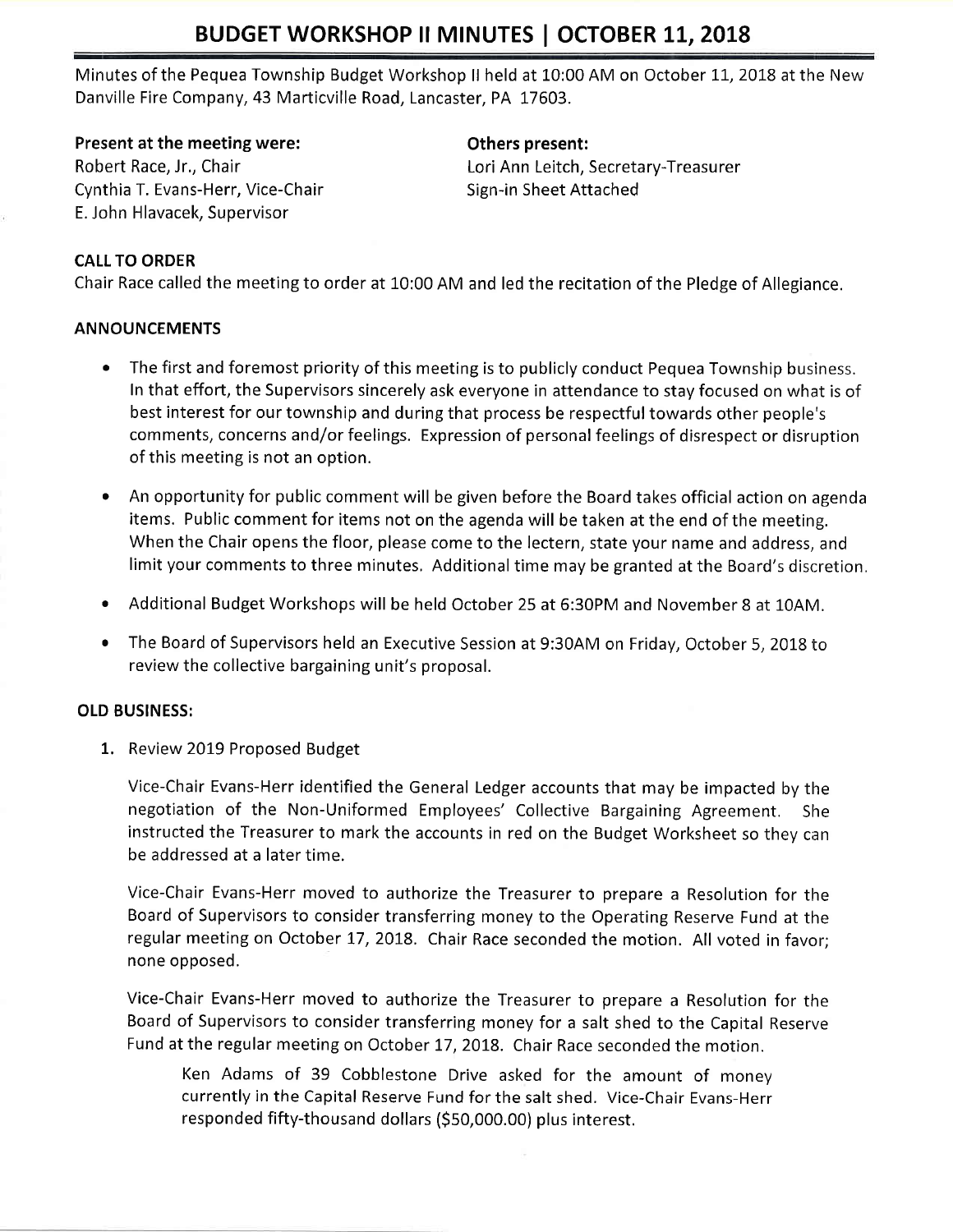All voted in favor of the preparation of the Resolution; none opposed,

Supervisor Hlavacek recommended reducing the amount budgeted for Legal Services.

Mr. Adams criticized the Board of Supervisors for appointing the Solicitor the Right-to-Know Officer. He believes the Township could save money if an employee served in this capacity, Vice-Chair Evans-Herr explained the requests being received require legal expertise,

Chair Race and Vice-Chair Evans-Herr reviewed the pending legal matters and agreed to leave Legal Services at \$75,000.00.

Supervisor Hlavacek recommended reducing Engineering Services. His proposal was not supported.

Jackie Johns of 23 Pine Lane endorsed a conservative approach to budgeting.

Supervisor Hlavacek questioned the budgeted amount for Animal Control. Vice-Chair Evans-Herr informed him the Township is charged by the SPCA for each stray dog it accepts.

Supervisor Hlavacek asked if Snow Removal could be lowered. Vice-Chair Evans-Herr advocated pre-treating the roads.

Vice-Chair Evans-Herr moved to change the title of the General Ledger account for Storm Sewer Repairs and Maintenance to Storm Sewer Supplies. Chair Race seconded the motion, All voted in favor; none opposed.

Supervisor Hlavacek recommended reducing 446.3L3 Stormwater Engineering (MS4) from S15,000.00 to 512,000,00. He did not receive a second.

Vice-Chair Evans-Herr moved to retire the General Fund budget until the collective bargaining agreement has been solidified. Chair Race seconded the motion. Chair Race and Vice-Chair Evans-Herr voted in favor; Supervisor Hlavacek voted nay.

The Board of Supervisors reviewed the Highway Aid Fund budget.

Supervisor Hlavacek shared the information he received from the Township Engineer regarding a small portion of the right-of-way on Erb Avenue being paved for maneuvering the plow truck.

Chair Race relayed the Township Engineer's advice regarding repairs to the wing walls on the Silver Mine Road culvert.

Don Purdum of 129 Marticville Road feels a Roadmaster would help identify priorities. He encouraged the Supervisors to consider budgeting for the position.

Ms. Johns suggested revisiting the General Fund budget to add a Roadmaster.

Chair Race moved to budget for a Roadmaster. Vice-Chair Evans-Herr amended the motion to authorize the Treasurer to insert the amount budgeted for a Roadmaster in 2017 with a small increase. Supervisor Hlavacek advocated promoting a current employee to Roadmaster instead of adding to staff. Chair Race and Vice-Chair Evans-Herr voted in favor of adding <sup>a</sup> Roadmaster; Supervisor Hlavacek voted nay.